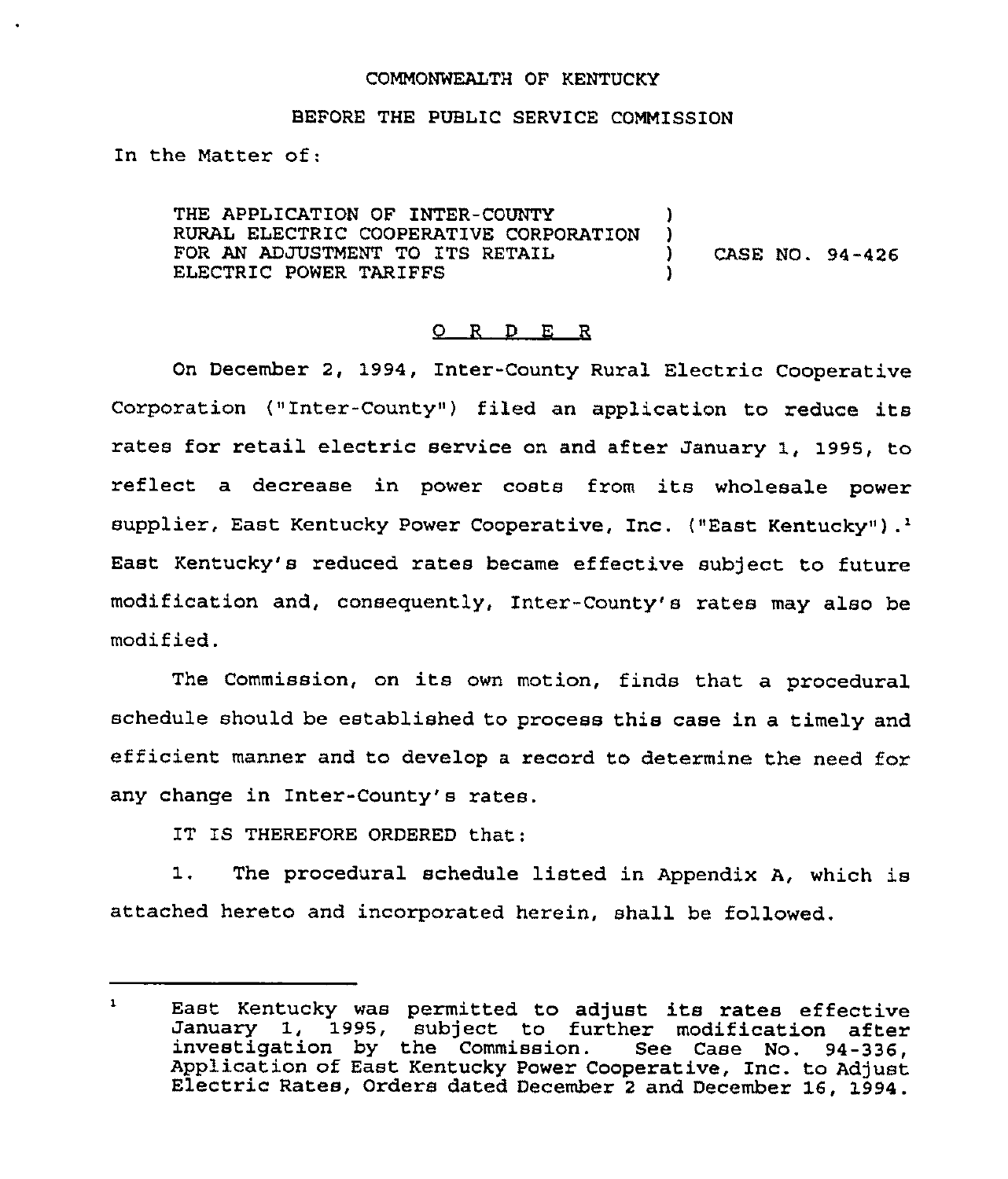2. All requests for information and responses thereto shall be appropriately indexed. All responses shall include the name of the person who will be responsible for responding to questions related to the information, with copies to all parties of record and 10 copies to the Commission.

3. Inter-County shall give notice of the scheduled hearing in accordance with the provisions set out in 807 KAR 5:011, Section 8(5) . At the time the publication is requested, Inter-County shall forward a duplicate of the notice and request to the Commission.

Motions for extensions of time with respect to the  $4.$ schedule herein shall be made in writing and will be granted only upon a showing of good cause.

5. Nothing contained herein shall prevent the Commission from entering further Orders in this matter.

Done at Frankfort, Kentucky, this 13th day of January, 1995.

PUBLIC SERVICE COMMISSION

the Commissi

ATTEST:

Executive Director